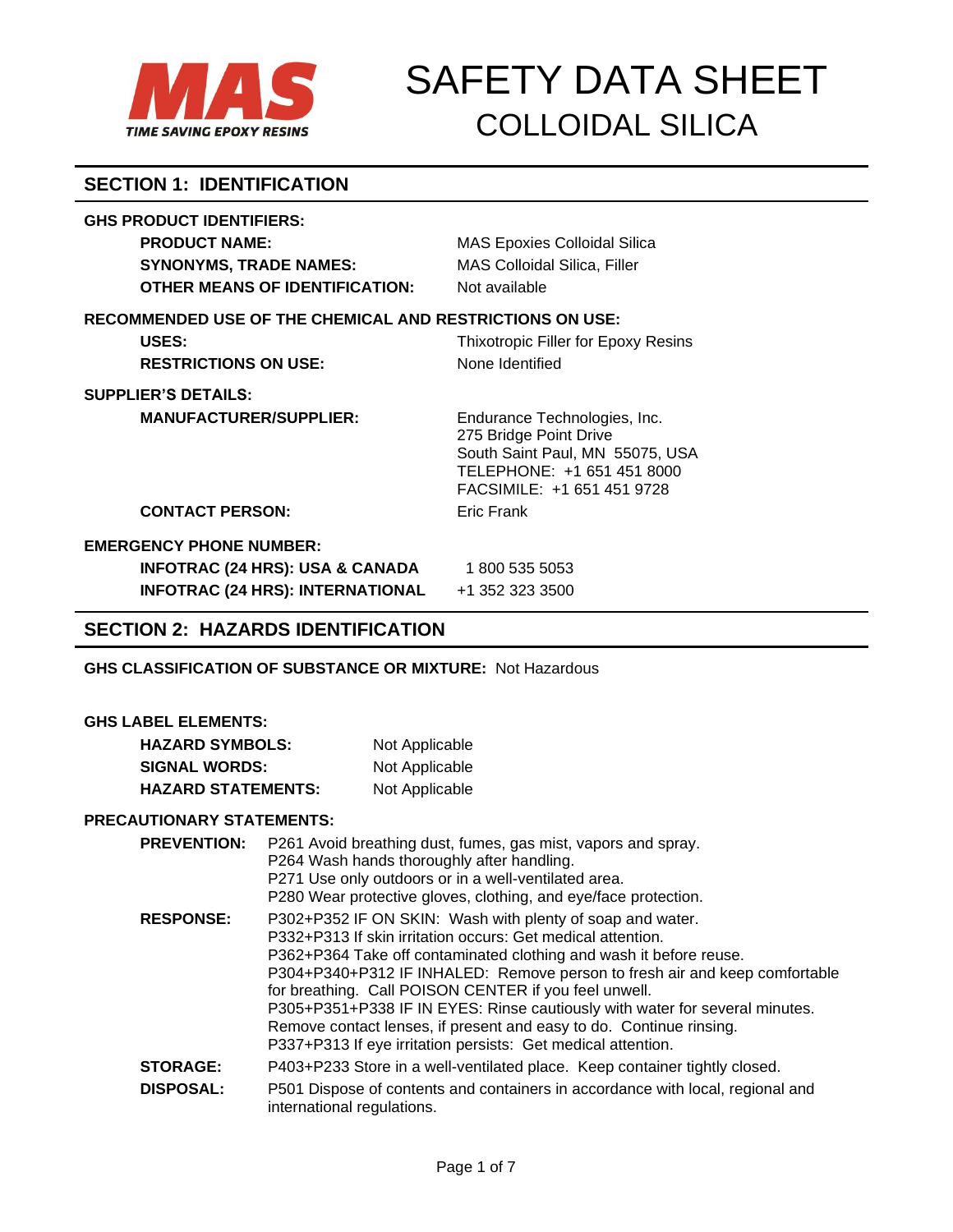

Precautionary statements are listed according to the United Nations Globally Harmonized System of Classification and Labeling of Chemicals (GHS) – Annex III

## **SECTION 3: COMPOSITION / INFORMATION ON INGREDIENTS**

#### **CHEMICAL NAME: CAS NUMBER: CONTENT:**

Amorphous Fumed Silica 112945-52-5 by the settlement of the settlement of the settlement of the settlement of the settlement of the settlement of the settlement of the settlement of the settlement of the settlement of the

Amounts specified are typical and do not represent a specification. Remaining components are proprietary, non-hazardous, and/or present at amounts below reportable limits.

## **SECTION 4: FIRST-AID MEASURES**

### **DESCRIPTION OF NESSESARY FIRST-AID MEASURES:**

- **INHALATION:** If affected, remove to fresh air. If breathing is difficult, give oxygen. If not breathing, give artificial respiration. Seek medical attention if breathing difficulties continue.
- **SKIN:** Remove contaminated clothing and shoes. Wash the affected area with plenty of soap and water until no evidence of the material remains (at least 15-20 minutes). Launder clothing before reuse. Get medical attention if symptoms occur.
- **EYES:** Immediately flush eyes with plenty of clean water for an extended time, not less than fifteen (15) minutes. Flush longer if there is any indication of residual chemical in the eye. Ensure adequate flushing of the eyes by separating the eyelids with fingers and roll eyes in a circular motion. Seek medical attention if irritation develops or persists.
- **INGESTION:** Do not induce vomiting. Never give anything by mouth to an unconscious person. Rinse out the mouth with water. Get medical attention if you feel unwell.

### **MOST IMPORTANT SYMPTOMS AND EFFECTS, ACUTE AND DELAYED:**

**SYMPTOMS:** Irritation. Pre-existing skin problems and respiratory conditions may be aggravated by prolonged or repeated contact. See section 11 for additional information.

### **INDICATION OF IMMEDIATE MEDICAL ATTENTION AND SPECIAL TREATMENT NEEDED, IF NECESSARY:**

**TREATMENT:** Treat symptomatically and eliminate over exposure.

## **SECTION 5: FIRE-FIGHTING MEASURES**

### **EXTINGUISHING MEDIA:**

**SUITABLE:** Use water spray, foam, dry chemical or carbon dioxide.

**UNSUITABLE:** Do not use full-force water jet in order to avoid dispersal and spread of fire.

### **SPECIFIC HAZARDS ARISING FROM THE CHEMICAL:**

**UNUSUAL FIRE & EXPLOSION HAZARDS:** This product is an inorganic dust and will not create nor support conditions that would result in a dust explosion or fire. Product resists ignition and does not promote flame spread.

**HAZARDOUS COMBUSTION PRODUCTS:** Irritating or toxic substances may be emitted upon burning, combustion or decomposition. See Section 10 Hazardous decomposition products for additional information.

**SPECIAL PROTECTIVE EQUIPMENT AND PRECAUTIONS FOR FIRE-FIGHTERS:** Wear self-contained breathing apparatus (SCBA) equipped with a full face piece and operated in a pressure-demand mode (or other positive pressure mode) and approved protective clothing. Personnel without suitable respiratory protection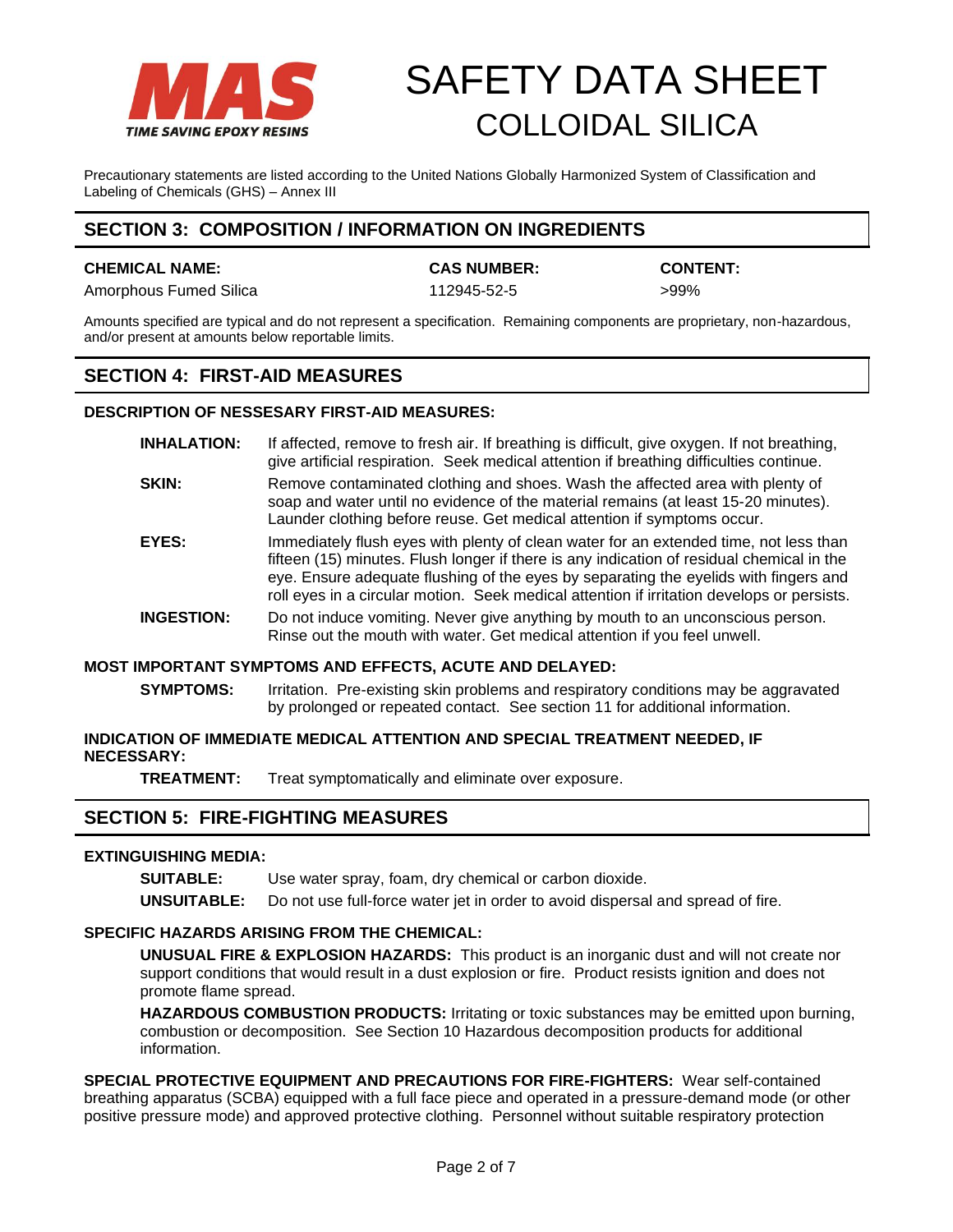

must leave the area to prevent significant exposure to hazardous gases from combustion, burning or decomposition. In an enclosed or poorly ventilated area, wear SCBA during cleanup immediately after a fire as well as during the attack phase of firefighting operations. See section 9 for additional information.

# **SECTION 6. ACCIDENTAL RELEASE MEASURES**

**PERSONAL PRECAUTIONS, PROTECTIVE EQUIPMENT AND EMERGENCY PROCEDURES:** See Section 8 for recommendations on the use of personal protective equipment. If spilled in an enclosed area, ventilate. Eliminate ignition sources. Personal Protective Equipment must be worn. Avoid dust formation. Avoid breathing dust. Ensure adequate ventilation.

**ENVIRONMENTAL PRECAUTIONS:** Do not flush product into public sewer, water systems or surface waters.

**METHODS AND MATERIALS FOR CONTAINMENT AND CLEANING UP:** Wear proper personal protective clothing and equipment. Pick up and arrange disposal without creating dust. Vacuum, sweep up or shovel and place into labeled, closed container; store in safe location to await disposal. Do not create dust cloud by using a brush or compressed air. Change contaminated clothing and launder before reuse.

# **SECTION 7. HANDLING AND STORAGE**

**PRECAUTIONS FOR SAFE HANDLING:** As with any chemical product, use good laboratory/workplace procedures. Do not cut, puncture, or weld on or near the container. Use under well-ventilated conditions. Wash thoroughly after handling this product. Always wash up before eating, smoking or using the facilities. Avoid eye and skin contact. Avoid inhalation of aerosol, mist, spray, fume, vapor or dust generated by this product. Avoid drinking, tasting, swallowing or ingesting this product. Wash contaminated clothing and shoes before reuse. Take precautions against static discharges.

**CONDITIONS FOR SAFE STORAGE, INCLUDING ANY INCOMPATIBILITIES:** Keep away from heat, sparks and open flames. Store dry at 15-40°C under well-ventilated conditions. Store this material away from incompatible substances (see section 10). Do not store in open, unlabeled or mislabeled containers. Keep container closed when not in use. Empty container contains residual product which may exhibit hazards of product. Do not reuse empty container without commercial cleaning or reconditioning. Do not store together with volatile chemicals as they may be absorbed onto product.

# **SECTION 8. EXPOSURE CONTROLS/PERSONAL PROTECTION**

### **CONTROL PERAMETERS:**

### **OCCUPATIONAL EXPOSURE LIMITS:**

| <b>INGREDIENT NAME</b> | <b>CAS NUMBER</b> | <b>OSHA-PEL</b>                 | <b>OSHA-PEL</b>             |
|------------------------|-------------------|---------------------------------|-----------------------------|
| Amorphous Fumed Silica | 112945-52-5       | 5 mg/m $3$<br>(TWA, respirable) | 15 mg/m $3$<br>(TWA, total) |

**APPOPRIATE ENGINEERING CONTROLS:** Always provide effective general and, when necessary, local exhaust ventilation to draw spray, aerosol, fume, mist, vapors and dust away from workers to prevent routine inhalation. Ventilation must be adequate to maintain air concentrations below occupational exposure standards. When necessary use mechanical handling to reduce human contact with materials. If necessary, use local exhaust ventilation and process enclosure to control airborne dust.

### **INDIVIDUAL PROTECTION MEASURES, SUCH AS PERSONAL PROTECTIVE EQUIPMENT (PPE):**

**EYE/FACE PROTECTION:**

Safety glasses with side sheilds. In extremely dusty environments wear unvented or indirectly vented goggles. Contact lenses should not be worn when working in extremely dusty environments.

 $15 \text{ mg/m}^3$ (TWA, total dust)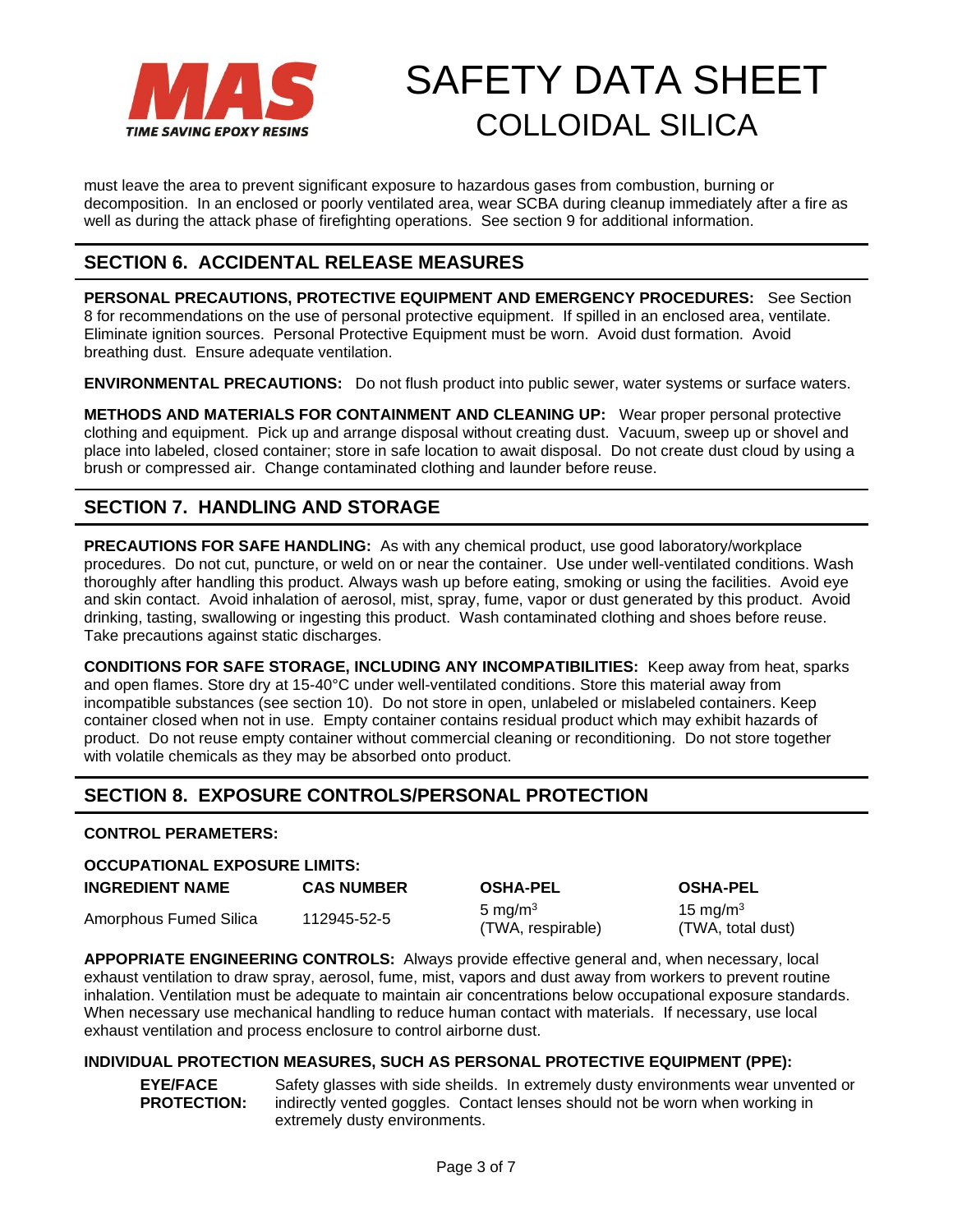

| <b>SKIN</b><br><b>PROTECTION:</b>        | Wear chemical resistant (impervious) gloves; PVC, neoprene, nitrile rubber, EVAL,<br>butyl rubber. Wear chemical resistant protective clothing. Use good laboratory/<br>workplace procedures including personal protective clothing: lab coat and protective<br>gloves.                                                                                         |
|------------------------------------------|-----------------------------------------------------------------------------------------------------------------------------------------------------------------------------------------------------------------------------------------------------------------------------------------------------------------------------------------------------------------|
| <b>RESPIRATORY</b><br><b>PROTECTION:</b> | Wear dust mask with P2 filter or an approved respirator (e.g., an organic vapor<br>respirator, a full face air purifying respirator for organic vapors, or a self-contained<br>breathing apparatus) whenever exposure to aerosol, mist, spray, fume, vapors or<br>dust exceed the applicable exposure limit(s) of any chemical substance listed in this<br>SDS. |
| <b>GENERAL</b><br><b>PROTECTION:</b>     | Eyewash fountains and safety showers are recommended in the work area.                                                                                                                                                                                                                                                                                          |

## **SECTION 9. PHYSICAL AND CHEMICAL PROPERTIES**

| <b>APPEARANCE:</b>                                        | Powder           | <b>UPPER/LOWER FLAMMABILTY OR</b><br><b>EXPLOSIVE LIMITS:</b> | Not applicable         |
|-----------------------------------------------------------|------------------|---------------------------------------------------------------|------------------------|
| COLOR:                                                    | White            | <b>VAPOUR PRESSURE:</b>                                       | Not applicable         |
| <b>ODOUR:</b>                                             | Odourless        | <b>VAPOUR DENSITY:</b>                                        | Not applicable         |
| <b>ODOUR THRESHOLD:</b>                                   | Not applicable   | <b>RELATIVE DENSITY:</b>                                      | 2.2                    |
| PH:                                                       | $3.7 - 4.5$      | <b>SOLUBILITY(IES):</b>                                       | $>1$ mg/L              |
| <b>MELTING POINT/</b><br><b>FREEZING POINT</b>            | $1700^{\circ}$ C | <b>PARTITION COEFFICIENT</b><br>(n-octanol/water):            | Not available          |
| <b>INITIAL BOILING POINT</b><br><b>AND BOILING RANGE:</b> | $2230^{\circ}$ C | <b>AUTO-IGNITION TEMPERATURE:</b>                             | Not applicable         |
| <b>FLASH POINT:</b>                                       | Not applicable   | <b>DECOMPOSITION TEMPERATURE:</b>                             | $>2000^{\circ}$ C      |
| <b>EVAPORATION RATE:</b>                                  | Not applicable   | <b>VISCOSITY:</b>                                             | Not applicable         |
| <b>FLAMMABILITY</b><br>(SOLID, GAS):                      | Not applicable   | <b>EXPLOSIVE PROPERTIES:</b>                                  | Not to be<br>expected. |

## **SECTION 10. STABILITY AND REACTIVITY**

**REACTIVITY:** Not applicable.

**CHEMICAL STABILITY:** Stable under conditions of normal storage and use.

**POSSIBILITY OF HAZARDOUS REACTIONS:** Will not occur

**CONDITIONS TO AVOID:** Incompatible materials, moisture, excessive heat and ignition sources.

**INCOMPATIBLE MATIERALS:** None known.

**HAZARDOUS DECOMPOSITION PRODUCTS:** None known. Stable under normal conditions. Product will not undergo hazardous polymerization.

## **SECTION 11. TOXICOLOGICAL INFORMATION**

**INFORMATION ON THE LIKELY ROUTES OF EXPOSURE:** Eyes, skin, inhalation and ingestion.

### **SYMPTOMS RELATED TO THE PHYSICAL, CHEMCIAL AND TOXICOLOGICAL CHARACTERISTICS:**

| <b>EYES:</b>       | May cause eye irritation.    |
|--------------------|------------------------------|
| SKIN:              | May cause skin irritation.   |
| <b>INHALATION:</b> | May be harmful if inhaled.   |
| <b>INGESTION:</b>  | May be harmful if swallowed. |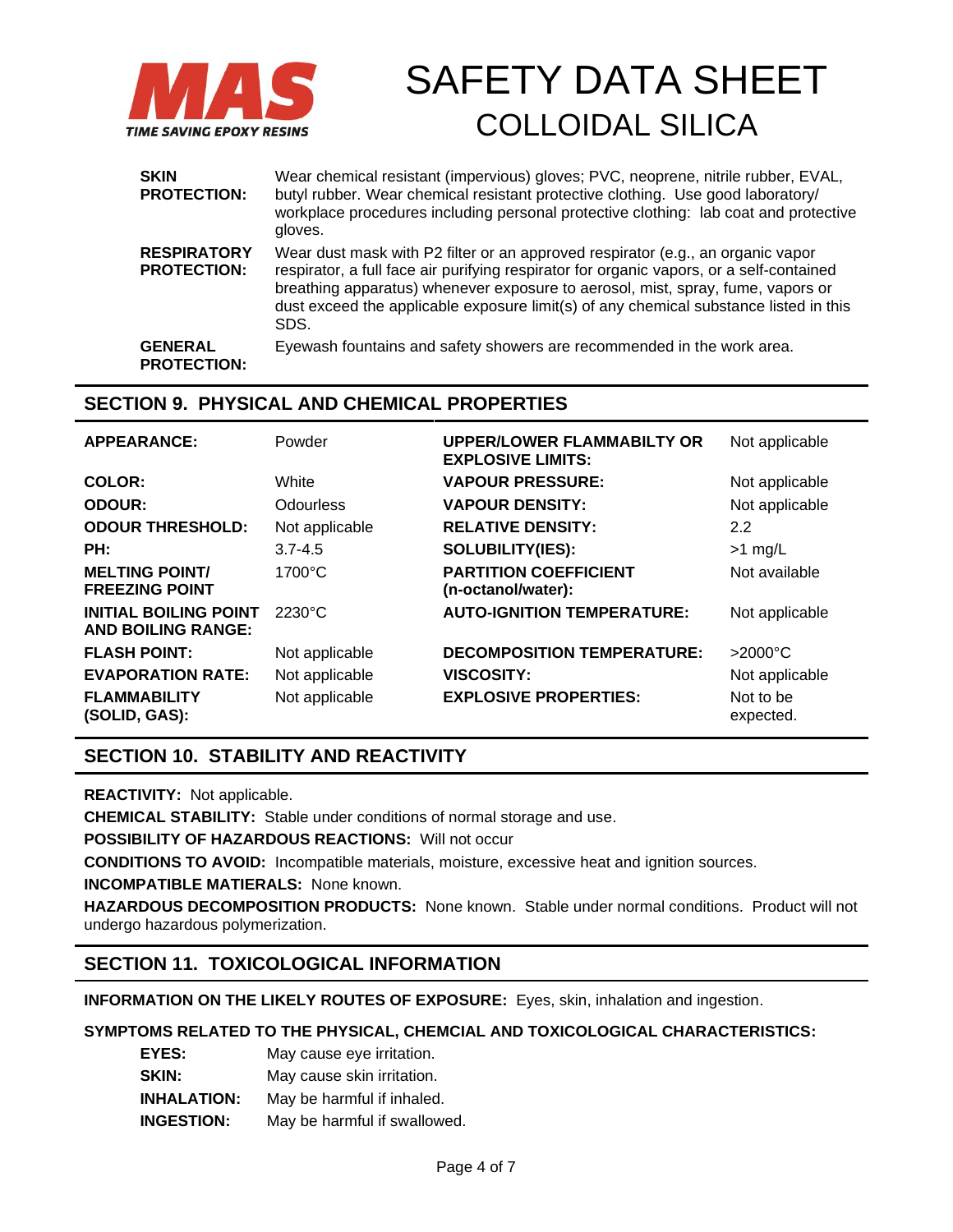

**DELAYED AND IMMEDIATE EFFECTS AND ALSO CHONIC EFFECTS FROM SHORT AND LONG TERM EXPOSURE:** Further information is not available.

### **ACUTE TOXICITY:**

| AUUIE IUAIUIII.                               |                                                            |                                                                              |                              |
|-----------------------------------------------|------------------------------------------------------------|------------------------------------------------------------------------------|------------------------------|
| <b>CHEMCIAL NAME</b>                          | LC <sub>0</sub> INHALATION (RAT)                           | $LD_{50}$ ORAL (RAT)                                                         | $LD_{50}$ DERMAL<br>(RABBIT) |
| Amorphous Fumed Silica                        | $0.139$ mg/L (4 hrs)                                       | $>5,000$ mg/kg                                                               | >5,000 mg/kg                 |
|                                               | <b>CORROSION / IRRITATION / SENSITIZATION INFORMATION:</b> |                                                                              |                              |
| <b>SKIN CORROSION/IRRITATION:</b>             |                                                            | Information is not available.                                                |                              |
| <b>SERIOUS EYE DAMAGE/IRRITATION:</b>         |                                                            | Information is not available.                                                |                              |
|                                               | <b>RESPIRATORY OR SKIN SENSITIZATION:</b>                  | Information is not available.                                                |                              |
|                                               |                                                            | <b>CARCINOGENICITY / MUTAGENICITY / REPRODUCTIVE TOXICOLOGY INFORMATION:</b> |                              |
| <b>GERM CELL MUTAGENICITY:</b>                |                                                            | No evidence of mutagenic effects.                                            |                              |
| <b>CARCINOGENICITY:</b>                       |                                                            | No evidence that cancer may be caused.                                       |                              |
| <b>REPRODUCTIVE TOXICITY:</b>                 |                                                            | No evidence of reproduction toxic properties.                                |                              |
| <b>SPECIFIC TARGET ORGAN TOXICITY (STOT):</b> |                                                            |                                                                              |                              |
| <b>STOT-SINGLE EXPOSURE:</b>                  |                                                            | Information is not available.                                                |                              |
| <b>STOT-REPEATED EXPOSRE:</b>                 |                                                            | Information is not available.                                                |                              |
|                                               |                                                            |                                                                              |                              |

**ASPIRATION HAZARD:** No aspiration toxicity classification

**OTHER INFORMATION:** No component of this product present at levels greater than or equal to 0.1% is identified as a carcinogen or potential carcinogen by IARC, ACGIH, NTP or OSHA.

# **SECTION 12. ECOLOGICAL INFORMATION**

| <b>TOXICITY:</b>                                                      |                                                                       |                                                      |               |                                               |
|-----------------------------------------------------------------------|-----------------------------------------------------------------------|------------------------------------------------------|---------------|-----------------------------------------------|
| <b>CHEMICAL NAME</b><br>Amorphous Fumed Silica                        | <b>TEST</b><br>OECD 203 (96 hrs)<br>OECD 202 (24 hrs)                 | <b>SPECIES</b><br>Brachydanio rerio<br>Daphnia magna |               | <b>RESULT</b><br>>10,000 mg/L<br>>10,000 mg/L |
| <b>PERSISTENCE AND DEGRADBILITY:</b>                                  |                                                                       |                                                      |               |                                               |
| <b>CHEMICAL NAME</b>                                                  | <b>TEST</b>                                                           |                                                      | <b>PERIOD</b> | <b>RESULT</b>                                 |
| Amorphous Fumed Silica                                                | Inorganic product, test of biodegradability cannot<br>be carried out. |                                                      |               |                                               |
| <b>BIOACCUMULATIVE POTENTIAL:</b>                                     |                                                                       |                                                      |               |                                               |
| <b>CHEMICAL NAME</b>                                                  | $Log P_{ow}$                                                          | <b>BCF</b>                                           |               | <b>POTENTIAL</b>                              |
| Amorphous Fumed Silica                                                | Not available                                                         | Not available                                        |               | Not to be<br>expected                         |
| <b>MOBILITY IN SOIL:</b>                                              |                                                                       |                                                      |               |                                               |
| <b>CHEMICAL NAME</b>                                                  | SOIL/WATER PARTITION COEFFICIENT (Koc)                                |                                                      |               |                                               |
| Amorphous Fumed Silica                                                | No remarkable mobility in soil is to be expected.                     |                                                      |               |                                               |
| <b>OTHER ADVERSE EFFECTS:</b> Additional information is not available |                                                                       |                                                      |               |                                               |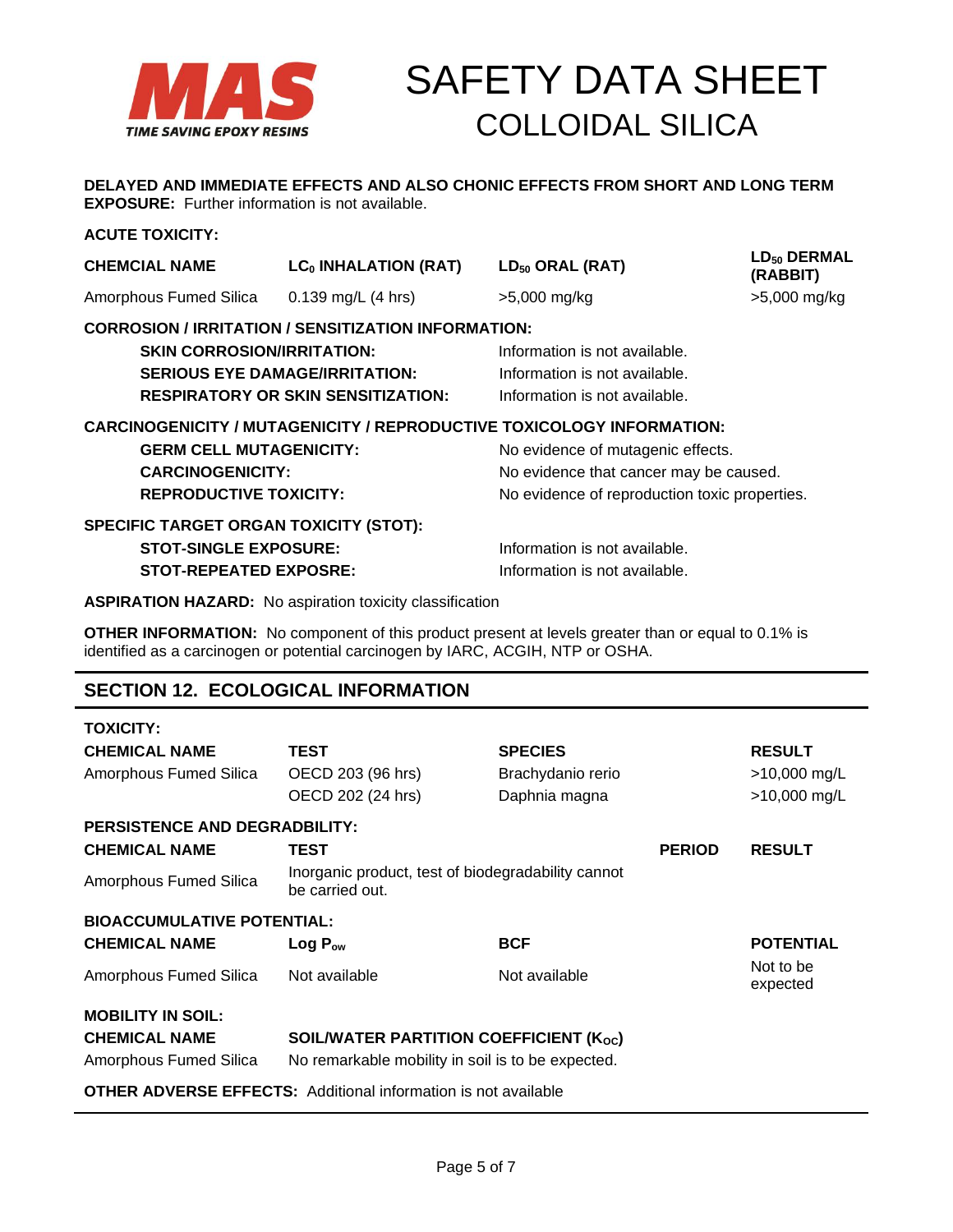

# **SECTION 13. DISPOSAL CONSIDERATIONS**

**DISPOSAL METHODS:** Dispose of unused contents (incineration) in accordance with national and local regulations. Dispose of container in accordance with national and local regulations. Ensure the use of properly authorized waste management companies, where appropriate. See section 8 for recommendations on the use of personal protective equipment.

## **SECTION 14. TRANSPORTATION INFORMATION**

### **UN NUMBER:**

**UN PROPER SHIPPING NAME:** Non Regulated

**TRANSPORT HAZARD CLASS:**

**U.S. DOT HAZARD CLASS:** Not dangerous goods **CANADA TDG HARZARD CLASS:** Not dangerous goods **EUROPE ADR/RID HAZARD CLASS:** Not dangerous goods **IMDG CODE (OCEAN) HAZARD CLASS:** Not dangerous goods **ICAO/IATA (AIR) HAZARD CLASS:** Not dangerous goods

**PACKING GROUP:**

| <b>ENVIRONMENTAL HAZARDS:</b>     |    |
|-----------------------------------|----|
| <b>MARINE POLLUTANT:</b>          | N٥ |
| <b>HAZARDOUS SUBSTANCE (USA):</b> | No |

**SPECIAL PRECAUTIONS FOR USER:** Information is not available.

**TRANSPORTING IN BULK ACCORDING TO ANNEX II OF MARPOL 73/78 AND THE IBC CODE:** Information is not available.

### **LABEL FOR CONVEYANCE:**

**OTHER INFORMATION:** For surface shipments within the United States: Not regulated.

## **SECTION 15. REGULATORY INFORMATION**

### **SAFETY, HEALTH AND ENVIRONMENTAL REGULATIONS SPECIFIC FOR THE PRODUCT IN QUESTION:**

California Proposition 65 – Warning: the following ingredients present in the product are known to the state of California to cause Cancer:

California Proposition 65 – Warning: the following ingredients present in the product are known to the state of California to cause birth defects or other reproductive hazards:

U.S. Superfund Amendments and Reauthorization Act (SARA) – SARA Section 313

EU Regulation (EC) No. 1907/2006 (REACH) Annex XIV – List of substances subject to authorization, Substances of very high concern

Annex XVII – Restrictions on the manufacture, placing on the market and use of certain dangerous substances, mixtures and articles

None known to be present or none in reportable amounts. None known to be present or none in reportable amounts. None of the components are listed. None of the components are listed. None of the

components are listed.